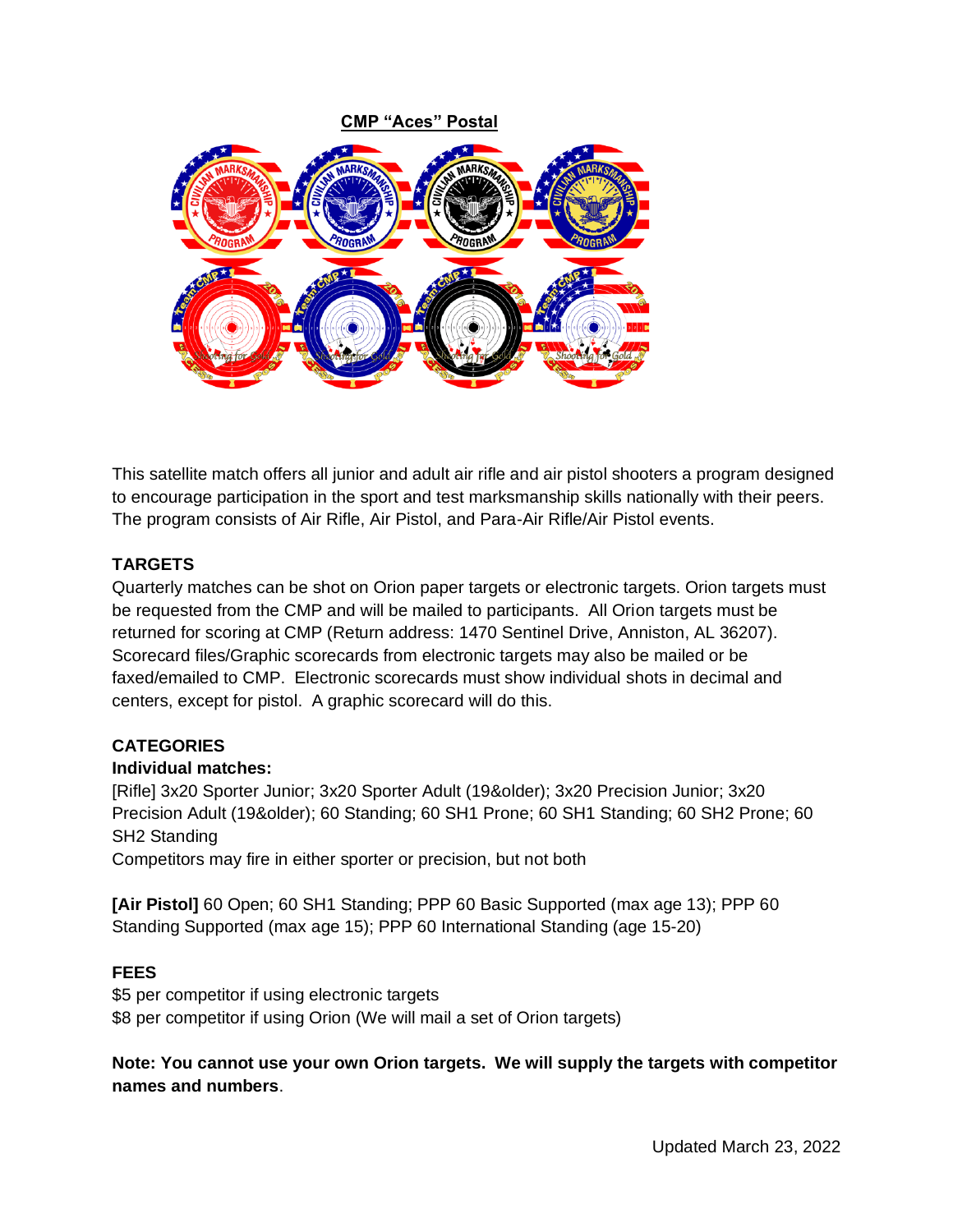### **RULES**

The current National Standard Three-Position Air Rifle Rules and USA Shooting Air Rifle and Pistol rules apply.

### **AWARDS**

**Every competitor who competes in the CMP "Aces" Postal will receive a specially designed participation poker chip. There will be a different color each quarter, so collect all four!**

Category awards will be a specially designed medal mailed to winners based on the number of participants in each category. Each category must have at least 10 competitors to receive an award for 2<sup>nd</sup> place, and 20 for 3<sup>rd</sup> place.

#### **DEADLINE**

Please see chart on next page for important dates and deadlines. We will not mail targets for a future quarter until that quarter has started.

| Quarter                              | Registration<br><b>Opens</b> | Entry &<br><b>Payment</b><br><b>Deadline</b><br>(Orion &<br>Electronic) | Targets/<br><b>Scorecards</b><br>Postmarked by<br>(Orion &<br>Electronic) | <b>Results</b><br>(ola) | Challenge<br><b>Period</b> |
|--------------------------------------|------------------------------|-------------------------------------------------------------------------|---------------------------------------------------------------------------|-------------------------|----------------------------|
| 1 <sup>st</sup> Quarter<br>(JAN-MAR) | January 1                    | February 15                                                             | March 15                                                                  | April 1                 | April 1 - 15               |
| 2 <sup>nd</sup> Quarter<br>(APR-JUN) | April 1                      | <b>May 15</b>                                                           | June 15                                                                   | July 1                  | July 1 - 15                |
| 3 <sup>rd</sup> Quarter<br>(JUL-SEP) | July 1                       | August 15                                                               | September 15                                                              | October 1               | October 1 - 15             |
| 4 <sup>th</sup> Quarter<br>(OCT-DEC) | October 1                    | November 15                                                             | December 1<br>(due to the<br>holidays)                                    | January 4,              | January 4 - 20             |

#### **Important Dates to remember**

**Targets will not be mailed until payment has been processed. Participation chips will not be sent until targets have been returned**.